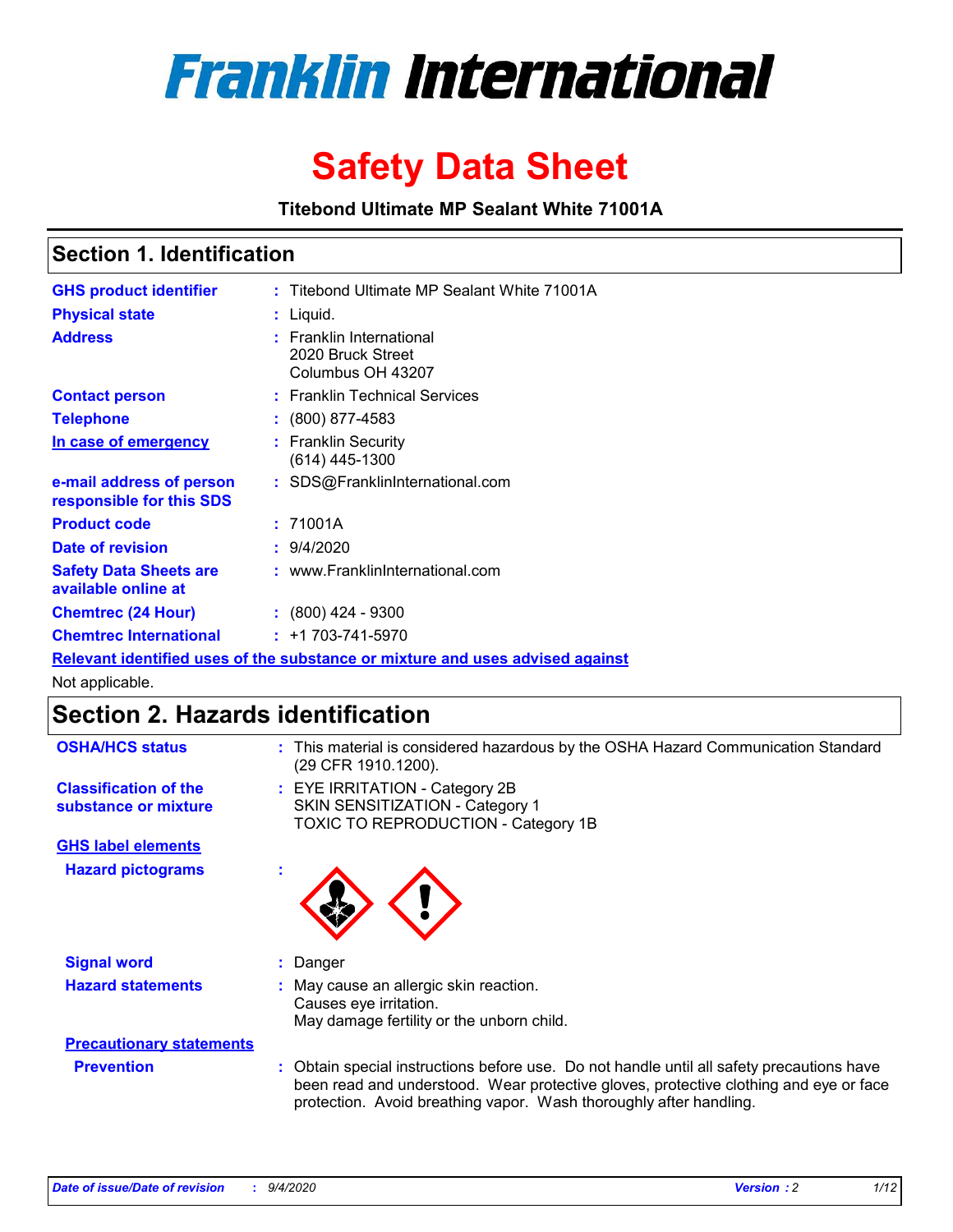### **Section 2. Hazards identification**

| <b>Response</b>                            | : IF exposed or concerned: Get medical advice or attention. Wash contaminated clothing<br>before reuse. IF ON SKIN: Wash with plenty of water. IF IN EYES: Rinse cautiously<br>with water for several minutes. Remove contact lenses, if present and easy to do.<br>Continue rinsing. If eye irritation persists: Get medical advice or attention. |
|--------------------------------------------|----------------------------------------------------------------------------------------------------------------------------------------------------------------------------------------------------------------------------------------------------------------------------------------------------------------------------------------------------|
| <b>Storage</b>                             | : Store locked up.                                                                                                                                                                                                                                                                                                                                 |
| <b>Disposal</b>                            | : Dispose of contents and container in accordance with all local, regional, national and<br>international regulations.                                                                                                                                                                                                                             |
| <b>Hazards not otherwise</b><br>classified | : Product generates methanol during cure.                                                                                                                                                                                                                                                                                                          |

# **Section 3. Composition/information on ingredients**

| <b>Substance/mixture</b> |  | $:$ Mixture |
|--------------------------|--|-------------|
|--------------------------|--|-------------|

| <b>Ingredient name</b>       | $\mathbf{0}$<br>70 | <b>CAS number</b> |
|------------------------------|--------------------|-------------------|
| 3-aminopropyltriethoxysilane | צ≥                 | 919-30-2          |
| Dibutyltin dilaurate         | ∣≤0.3              | 77-58-7           |

Any concentration shown as a range is to protect confidentiality or is due to batch variation.

**There are no additional ingredients present which, within the current knowledge of the supplier and in the concentrations applicable, are classified as hazardous to health or the environment and hence require reporting in this section.**

**Occupational exposure limits, if available, are listed in Section 8.**

### **Section 4. First aid measures**

| <b>Description of necessary first aid measures</b> |                                                                                                                                                                                                                                                                                                                                                                                                                                                                                                                                                                                                                                                                                                                                                                           |
|----------------------------------------------------|---------------------------------------------------------------------------------------------------------------------------------------------------------------------------------------------------------------------------------------------------------------------------------------------------------------------------------------------------------------------------------------------------------------------------------------------------------------------------------------------------------------------------------------------------------------------------------------------------------------------------------------------------------------------------------------------------------------------------------------------------------------------------|
| <b>Eye contact</b>                                 | : Immediately flush eyes with plenty of water, occasionally lifting the upper and lower<br>eyelids. Check for and remove any contact lenses. Continue to rinse for at least 10<br>minutes. If irritation persists, get medical attention.                                                                                                                                                                                                                                                                                                                                                                                                                                                                                                                                 |
| <b>Inhalation</b>                                  | : Remove victim to fresh air and keep at rest in a position comfortable for breathing. If<br>not breathing, if breathing is irregular or if respiratory arrest occurs, provide artificial<br>respiration or oxygen by trained personnel. It may be dangerous to the person providing<br>aid to give mouth-to-mouth resuscitation. Get medical attention. If unconscious, place<br>in recovery position and get medical attention immediately. Maintain an open airway.<br>Loosen tight clothing such as a collar, tie, belt or waistband. In case of inhalation of<br>decomposition products in a fire, symptoms may be delayed. The exposed person may<br>need to be kept under medical surveillance for 48 hours.                                                       |
| <b>Skin contact</b>                                | : Wash with plenty of soap and water. Remove contaminated clothing and shoes. Wash<br>contaminated clothing thoroughly with water before removing it, or wear gloves.<br>Continue to rinse for at least 10 minutes. Get medical attention. In the event of any<br>complaints or symptoms, avoid further exposure. Wash clothing before reuse. Clean<br>shoes thoroughly before reuse.                                                                                                                                                                                                                                                                                                                                                                                     |
| <b>Ingestion</b>                                   | : Wash out mouth with water. Remove dentures if any. Remove victim to fresh air and<br>keep at rest in a position comfortable for breathing. If material has been swallowed and<br>the exposed person is conscious, give small quantities of water to drink. Stop if the<br>exposed person feels sick as vomiting may be dangerous. Do not induce vomiting<br>unless directed to do so by medical personnel. If vomiting occurs, the head should be<br>kept low so that vomit does not enter the lungs. Get medical attention. Never give<br>anything by mouth to an unconscious person. If unconscious, place in recovery position<br>and get medical attention immediately. Maintain an open airway. Loosen tight clothing<br>such as a collar, tie, belt or waistband. |
| Most important symptoms/effects, acute and delayed |                                                                                                                                                                                                                                                                                                                                                                                                                                                                                                                                                                                                                                                                                                                                                                           |
| <b>Potential acute health effects</b>              |                                                                                                                                                                                                                                                                                                                                                                                                                                                                                                                                                                                                                                                                                                                                                                           |
| <b>Eye contact</b>                                 | : May cause eye irritation.                                                                                                                                                                                                                                                                                                                                                                                                                                                                                                                                                                                                                                                                                                                                               |
| <b>Inhalation</b>                                  | : No known significant effects or critical hazards.                                                                                                                                                                                                                                                                                                                                                                                                                                                                                                                                                                                                                                                                                                                       |
|                                                    |                                                                                                                                                                                                                                                                                                                                                                                                                                                                                                                                                                                                                                                                                                                                                                           |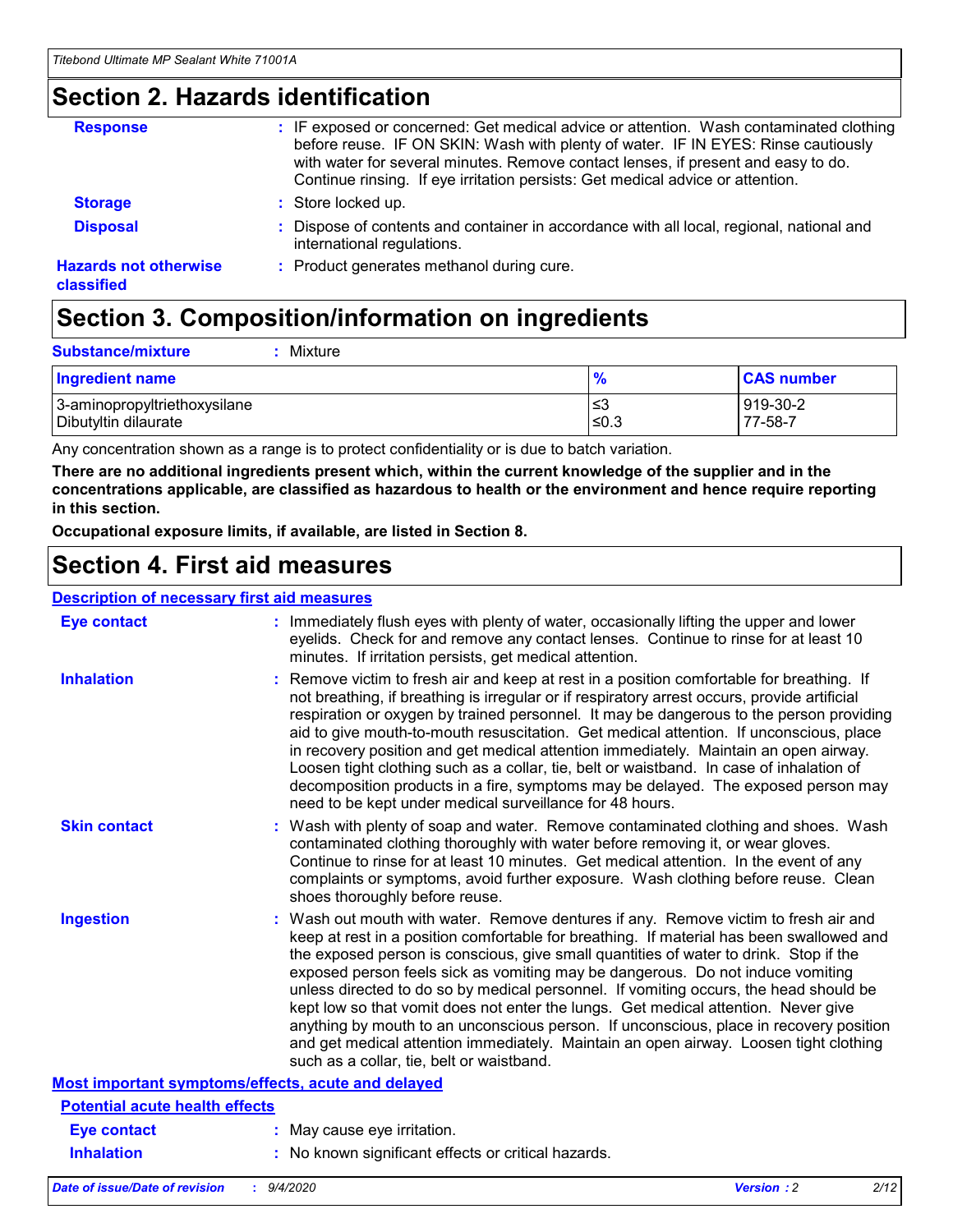# **Section 4. First aid measures**

| <b>Skin contact</b>                 | : May cause skin irritation.                                                                                                                                                                                                                                                                                                                                                                                    |
|-------------------------------------|-----------------------------------------------------------------------------------------------------------------------------------------------------------------------------------------------------------------------------------------------------------------------------------------------------------------------------------------------------------------------------------------------------------------|
| <b>Ingestion</b>                    | : No known significant effects or critical hazards.                                                                                                                                                                                                                                                                                                                                                             |
| <b>Over-exposure signs/symptoms</b> |                                                                                                                                                                                                                                                                                                                                                                                                                 |
| <b>Eye contact</b>                  | : Adverse symptoms may include the following:<br>irritation<br>watering<br>redness                                                                                                                                                                                                                                                                                                                              |
| <b>Inhalation</b>                   | : Adverse symptoms may include the following:<br>reduced fetal weight<br>increase in fetal deaths<br>skeletal malformations                                                                                                                                                                                                                                                                                     |
| <b>Skin contact</b>                 | : Adverse symptoms may include the following:<br>irritation<br>redness<br>reduced fetal weight<br>increase in fetal deaths<br>skeletal malformations                                                                                                                                                                                                                                                            |
| <b>Ingestion</b>                    | : Adverse symptoms may include the following:<br>reduced fetal weight<br>increase in fetal deaths<br>skeletal malformations                                                                                                                                                                                                                                                                                     |
|                                     | <u>Indication of immediate medical attention and special treatment needed, if necessary</u>                                                                                                                                                                                                                                                                                                                     |
| <b>Notes to physician</b>           | : In case of inhalation of decomposition products in a fire, symptoms may be delayed.<br>The exposed person may need to be kept under medical surveillance for 48 hours.                                                                                                                                                                                                                                        |
| <b>Specific treatments</b>          | : No specific treatment.                                                                                                                                                                                                                                                                                                                                                                                        |
| <b>Protection of first-aiders</b>   | : No action shall be taken involving any personal risk or without suitable training. If it is<br>suspected that fumes are still present, the rescuer should wear an appropriate mask or<br>self-contained breathing apparatus. It may be dangerous to the person providing aid to<br>give mouth-to-mouth resuscitation. Wash contaminated clothing thoroughly with water<br>before removing it, or wear gloves. |
|                                     |                                                                                                                                                                                                                                                                                                                                                                                                                 |

**See toxicological information (Section 11)**

### **Section 5. Fire-fighting measures**

| <b>Extinguishing media</b>                               |                                                                                                                                                                                                     |
|----------------------------------------------------------|-----------------------------------------------------------------------------------------------------------------------------------------------------------------------------------------------------|
| <b>Suitable extinguishing</b><br>media                   | : Use an extinguishing agent suitable for the surrounding fire.                                                                                                                                     |
| <b>Unsuitable extinguishing</b><br>media                 | $:$ None known.                                                                                                                                                                                     |
| <b>Specific hazards arising</b><br>from the chemical     | : In a fire or if heated, a pressure increase will occur and the container may burst.                                                                                                               |
| <b>Hazardous thermal</b><br>decomposition products       | Decomposition products may include the following materials:<br>carbon dioxide<br>carbon monoxide<br>nitrogen oxides<br>metal oxide/oxides                                                           |
| <b>Special protective actions</b><br>for fire-fighters   | : Promptly isolate the scene by removing all persons from the vicinity of the incident if<br>there is a fire. No action shall be taken involving any personal risk or without suitable<br>training. |
| <b>Special protective</b><br>equipment for fire-fighters | : Fire-fighters should wear appropriate protective equipment and self-contained breathing<br>apparatus (SCBA) with a full face-piece operated in positive pressure mode.                            |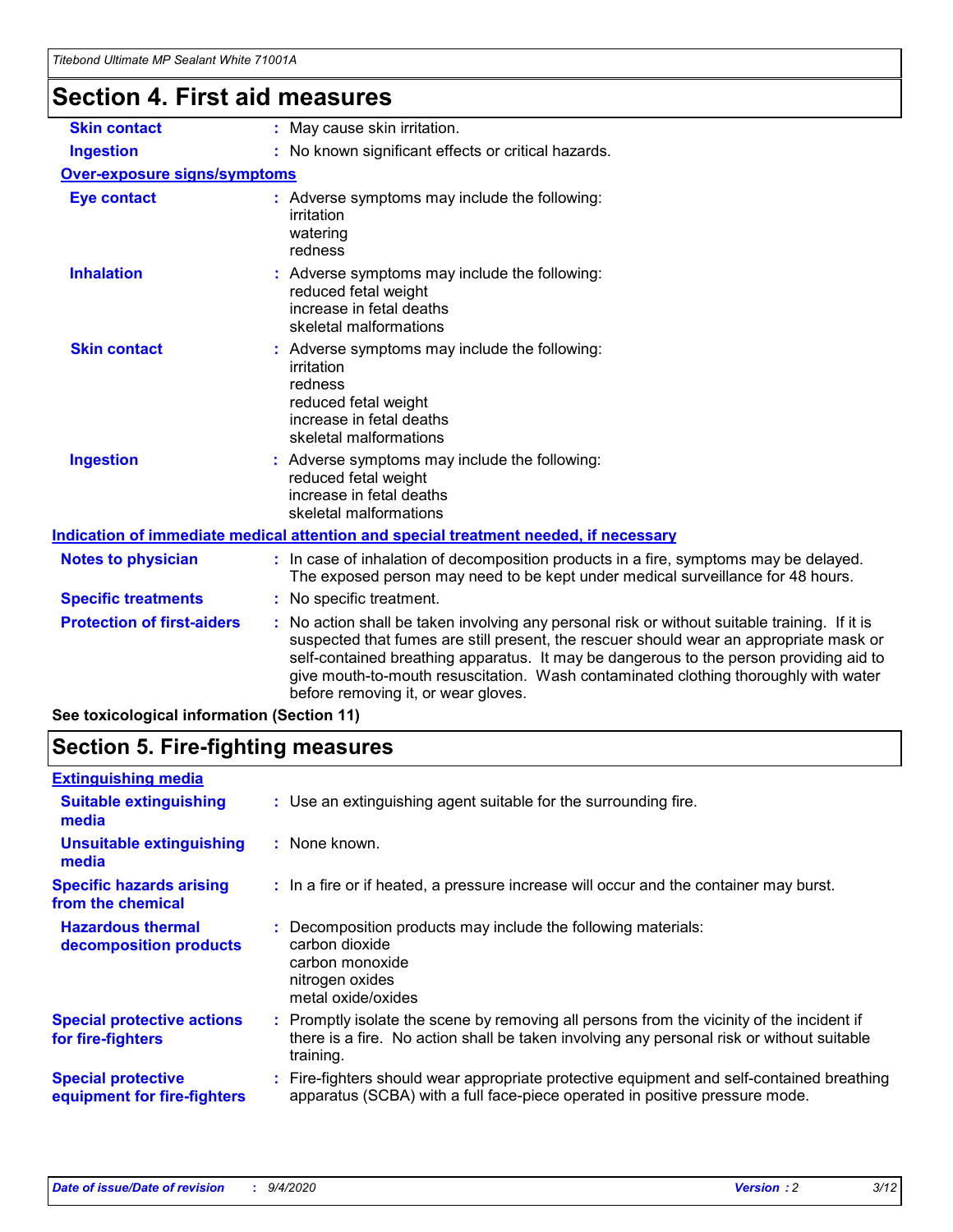### **Section 6. Accidental release measures**

|                                                              | <b>Personal precautions, protective equipment and emergency procedures</b>                                                                                                                                                                                                                                                                                                                                                                                                                                                                                                                                                                                                                                   |
|--------------------------------------------------------------|--------------------------------------------------------------------------------------------------------------------------------------------------------------------------------------------------------------------------------------------------------------------------------------------------------------------------------------------------------------------------------------------------------------------------------------------------------------------------------------------------------------------------------------------------------------------------------------------------------------------------------------------------------------------------------------------------------------|
| For non-emergency<br>personnel                               | : No action shall be taken involving any personal risk or without suitable training.<br>Evacuate surrounding areas. Keep unnecessary and unprotected personnel from<br>entering. Do not touch or walk through spilled material. Avoid breathing vapor or mist.<br>Provide adequate ventilation. Wear appropriate respirator when ventilation is<br>inadequate. Put on appropriate personal protective equipment.                                                                                                                                                                                                                                                                                             |
| For emergency responders                                     | : If specialized clothing is required to deal with the spillage, take note of any information in<br>Section 8 on suitable and unsuitable materials. See also the information in "For non-<br>emergency personnel".                                                                                                                                                                                                                                                                                                                                                                                                                                                                                           |
| <b>Environmental precautions</b>                             | : Avoid dispersal of spilled material and runoff and contact with soil, waterways, drains<br>and sewers. Inform the relevant authorities if the product has caused environmental<br>pollution (sewers, waterways, soil or air).                                                                                                                                                                                                                                                                                                                                                                                                                                                                              |
| <b>Methods and materials for containment and cleaning up</b> |                                                                                                                                                                                                                                                                                                                                                                                                                                                                                                                                                                                                                                                                                                              |
| <b>Small spill</b>                                           | : Stop leak if without risk. Move containers from spill area. Dilute with water and mop up<br>if water-soluble. Alternatively, or if water-insoluble, absorb with an inert dry material and<br>place in an appropriate waste disposal container. Dispose of via a licensed waste<br>disposal contractor.                                                                                                                                                                                                                                                                                                                                                                                                     |
| <b>Large spill</b>                                           | : Stop leak if without risk. Move containers from spill area. Approach release from<br>upwind. Prevent entry into sewers, water courses, basements or confined areas. Wash<br>spillages into an effluent treatment plant or proceed as follows. Contain and collect<br>spillage with non-combustible, absorbent material e.g. sand, earth, vermiculite or<br>diatomaceous earth and place in container for disposal according to local regulations<br>(see Section 13). Dispose of via a licensed waste disposal contractor. Contaminated<br>absorbent material may pose the same hazard as the spilled product. Note: see<br>Section 1 for emergency contact information and Section 13 for waste disposal. |

### **Section 7. Handling and storage**

#### **Precautions for safe handling**

| <b>Protective measures</b>                                                       | : Put on appropriate personal protective equipment (see Section 8). Persons with a<br>history of skin sensitization problems should not be employed in any process in which<br>this product is used. Avoid exposure - obtain special instructions before use. Avoid<br>exposure during pregnancy. Do not handle until all safety precautions have been read<br>and understood. Do not get in eyes or on skin or clothing. Do not ingest. Avoid<br>breathing vapor or mist. If during normal use the material presents a respiratory hazard,<br>use only with adequate ventilation or wear appropriate respirator. Keep in the original<br>container or an approved alternative made from a compatible material, kept tightly<br>closed when not in use. Empty containers retain product residue and can be hazardous.<br>Do not reuse container. |
|----------------------------------------------------------------------------------|--------------------------------------------------------------------------------------------------------------------------------------------------------------------------------------------------------------------------------------------------------------------------------------------------------------------------------------------------------------------------------------------------------------------------------------------------------------------------------------------------------------------------------------------------------------------------------------------------------------------------------------------------------------------------------------------------------------------------------------------------------------------------------------------------------------------------------------------------|
| <b>Advice on general</b><br>occupational hygiene                                 | : Eating, drinking and smoking should be prohibited in areas where this material is<br>handled, stored and processed. Workers should wash hands and face before eating,<br>drinking and smoking. Remove contaminated clothing and protective equipment before<br>entering eating areas. See also Section 8 for additional information on hygiene<br>measures.                                                                                                                                                                                                                                                                                                                                                                                                                                                                                    |
| <b>Conditions for safe storage,</b><br>including any<br><i>incompatibilities</i> | Store between the following temperatures: 0 to 120°C (32 to 248°F). Store in<br>accordance with local regulations. Store in original container protected from direct<br>sunlight in a dry, cool and well-ventilated area, away from incompatible materials (see<br>Section 10) and food and drink. Store locked up. Keep container tightly closed and<br>sealed until ready for use. Containers that have been opened must be carefully<br>resealed and kept upright to prevent leakage. Do not store in unlabeled containers.<br>Use appropriate containment to avoid environmental contamination. See Section 10 for<br>incompatible materials before handling or use.                                                                                                                                                                         |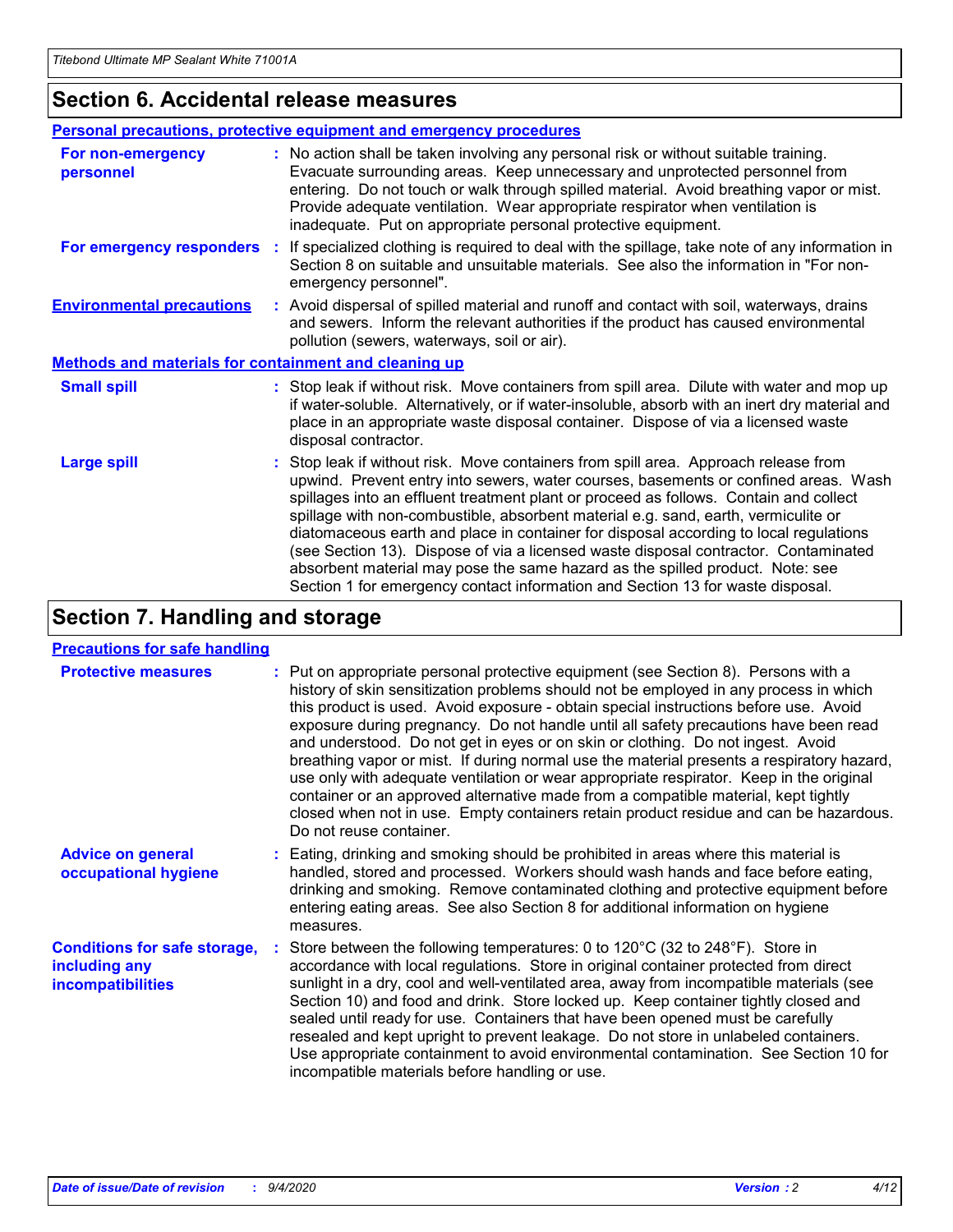# **Section 8. Exposure controls/personal protection**

#### **Control parameters**

#### **Occupational exposure limits**

| <b>Ingredient name</b>                               |    |                        | <b>Exposure limits</b>                                                                                                                                                                                                                                                                                                                                                                                                                                                                                                                                                                                                 |
|------------------------------------------------------|----|------------------------|------------------------------------------------------------------------------------------------------------------------------------------------------------------------------------------------------------------------------------------------------------------------------------------------------------------------------------------------------------------------------------------------------------------------------------------------------------------------------------------------------------------------------------------------------------------------------------------------------------------------|
| 3-aminopropyltriethoxysilane<br>Dibutyltin dilaurate |    |                        | None.<br>ACGIH TLV (United States, 3/2020). Absorbed through skin.<br>Notes: as Sn<br>TWA: $0.1 \text{ mg/m}^3$ , (as Sn) 8 hours.<br>STEL: 0.2 mg/m <sup>3</sup> , (as Sn) 15 minutes.<br>NIOSH REL (United States, 10/2016). Absorbed through skin.<br>Notes: as Sn<br>TWA: 0.1 mg/m <sup>3</sup> , (as Sn) 10 hours.<br>OSHA PEL (United States, 5/2018). Notes: as Sn<br>TWA: $0.1 \text{ mg/m}^3$ , (as Sn) 8 hours.<br>OSHA PEL 1989 (United States, 3/1989). Absorbed through skin.<br>Notes: measured as Sn<br>TWA: 0.1 mg/m <sup>3</sup> , (measured as Sn) 8 hours. Form: Organic                            |
| <b>Appropriate engineering</b><br>controls           |    |                        | : If user operations generate dust, fumes, gas, vapor or mist, use process enclosures,<br>local exhaust ventilation or other engineering controls to keep worker exposure to<br>airborne contaminants below any recommended or statutory limits.                                                                                                                                                                                                                                                                                                                                                                       |
| <b>Environmental exposure</b><br>controls            |    |                        | Emissions from ventilation or work process equipment should be checked to ensure<br>they comply with the requirements of environmental protection legislation. In some<br>cases, fume scrubbers, filters or engineering modifications to the process equipment<br>will be necessary to reduce emissions to acceptable levels.                                                                                                                                                                                                                                                                                          |
| <b>Individual protection measures</b>                |    |                        |                                                                                                                                                                                                                                                                                                                                                                                                                                                                                                                                                                                                                        |
| <b>Hygiene measures</b>                              |    |                        | : Wash hands, forearms and face thoroughly after handling chemical products, before<br>eating, smoking and using the lavatory and at the end of the working period.<br>Appropriate techniques should be used to remove potentially contaminated clothing.<br>Contaminated work clothing should not be allowed out of the workplace. Wash<br>contaminated clothing before reusing. Ensure that eyewash stations and safety<br>showers are close to the workstation location.                                                                                                                                            |
| <b>Eye/face protection</b>                           |    |                        | : Safety eyewear complying with an approved standard should be used when a risk<br>assessment indicates this is necessary to avoid exposure to liquid splashes, mists,<br>gases or dusts. If contact is possible, the following protection should be worn, unless<br>the assessment indicates a higher degree of protection: chemical splash goggles.                                                                                                                                                                                                                                                                  |
| <b>Skin protection</b>                               |    |                        |                                                                                                                                                                                                                                                                                                                                                                                                                                                                                                                                                                                                                        |
| <b>Hand protection</b>                               |    |                        | : Chemical-resistant, impervious gloves complying with an approved standard should be<br>worn at all times when handling chemical products if a risk assessment indicates this is<br>necessary. Considering the parameters specified by the glove manufacturer, check<br>during use that the gloves are still retaining their protective properties. It should be<br>noted that the time to breakthrough for any glove material may be different for different<br>glove manufacturers. In the case of mixtures, consisting of several substances, the<br>protection time of the gloves cannot be accurately estimated. |
| <b>Body protection</b>                               |    | handling this product. | Personal protective equipment for the body should be selected based on the task being<br>performed and the risks involved and should be approved by a specialist before                                                                                                                                                                                                                                                                                                                                                                                                                                                |
| <b>Other skin protection</b>                         |    |                        | : Appropriate footwear and any additional skin protection measures should be selected<br>based on the task being performed and the risks involved and should be approved by a<br>specialist before handling this product.                                                                                                                                                                                                                                                                                                                                                                                              |
| <b>Respiratory protection</b>                        | ÷. | aspects of use.        | Based on the hazard and potential for exposure, select a respirator that meets the<br>appropriate standard or certification. Respirators must be used according to a<br>respiratory protection program to ensure proper fitting, training, and other important                                                                                                                                                                                                                                                                                                                                                         |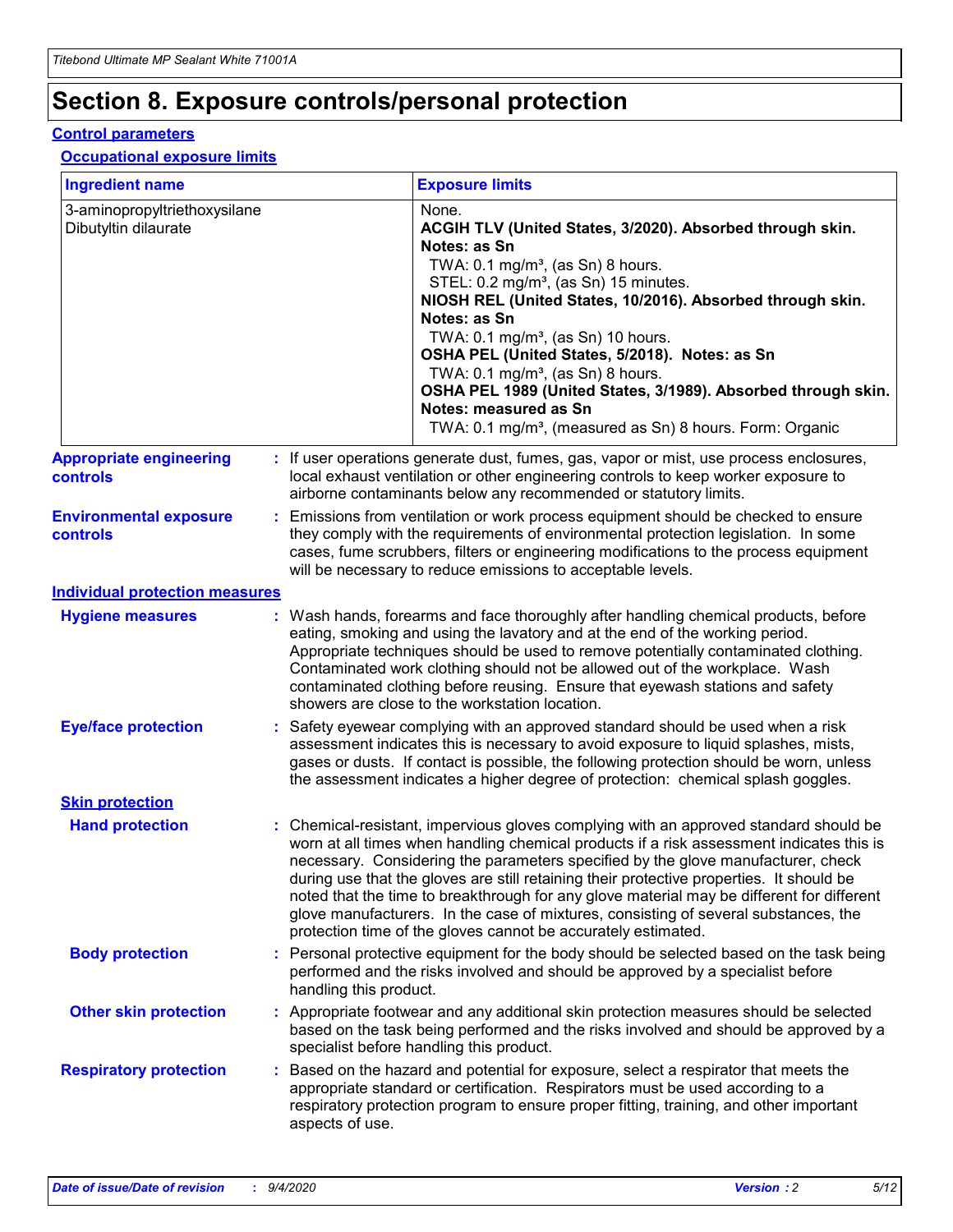### **Section 9. Physical and chemical properties**

#### **Appearance**

| <b>Physical state</b>                             | : Liquid. [Paste.]                                              |
|---------------------------------------------------|-----------------------------------------------------------------|
| Color                                             | White.                                                          |
| Odor                                              | : Characteristic.                                               |
| <b>Odor threshold</b>                             | $:$ Not available.                                              |
| рH                                                | : Not applicable.                                               |
| <b>Melting point</b>                              | : Not available.                                                |
| <b>Boiling point</b>                              | : $>200^{\circ}$ C ( $>392^{\circ}$ F)                          |
| <b>Flash point</b>                                | : Closed cup: >200°C (>392°F) [Setaflash.]                      |
| <b>Evaporation rate</b>                           | $:$ <1 (butyl acetate = 1)                                      |
| <b>Flammability (solid, gas)</b>                  | : Not available.                                                |
| Lower and upper explosive<br>(flammable) limits   | : Not available.                                                |
| <b>VOC (less water, less</b><br>exempt solvents)  | $: 0$ g/l                                                       |
| <b>Volatility</b>                                 | $: 0\%$ (w/w)                                                   |
|                                                   |                                                                 |
| <b>Vapor density</b>                              | : Not available.                                                |
| <b>Relative density</b>                           | : 1.432                                                         |
| <b>Solubility</b>                                 | Insoluble in the following materials: cold water and hot water. |
| <b>Solubility in water</b>                        | : Not available.                                                |
| <b>Partition coefficient: n-</b><br>octanol/water | $:$ Not available.                                              |
| <b>Auto-ignition temperature</b>                  | : Not available.                                                |
| <b>Decomposition temperature</b>                  | : Not available.                                                |

### **Section 10. Stability and reactivity**

| <b>Reactivity</b>                            | : No specific test data related to reactivity available for this product or its ingredients.              |
|----------------------------------------------|-----------------------------------------------------------------------------------------------------------|
| <b>Chemical stability</b>                    | : The product is stable.                                                                                  |
| <b>Possibility of hazardous</b><br>reactions | : Under normal conditions of storage and use, hazardous reactions will not occur.                         |
| <b>Conditions to avoid</b>                   | : No specific data.                                                                                       |
| <b>Incompatible materials</b>                | : No specific data.                                                                                       |
| <b>Hazardous decomposition</b><br>products   | : Under normal conditions of storage and use, hazardous decomposition products should<br>not be produced. |

### **Section 11. Toxicological information**

### **Information on toxicological effects**

#### **Acute toxicity**

| <b>Product/ingredient name</b> | <b>Result</b>           | <b>Species</b> | <b>Dose</b>                | <b>Exposure</b> |
|--------------------------------|-------------------------|----------------|----------------------------|-----------------|
| 3-aminopropyltriethoxysilane   | <b>ILD50 Dermal</b>     | Rabbit         | 4.29 g/kg                  |                 |
| Dibutyltin dilaurate           | ILD50 Oral<br>LD50 Oral | Rat<br>Rat     | $1.57$ g/kg<br>175 $mg/kg$ |                 |
|                                |                         |                |                            |                 |

**Irritation/Corrosion**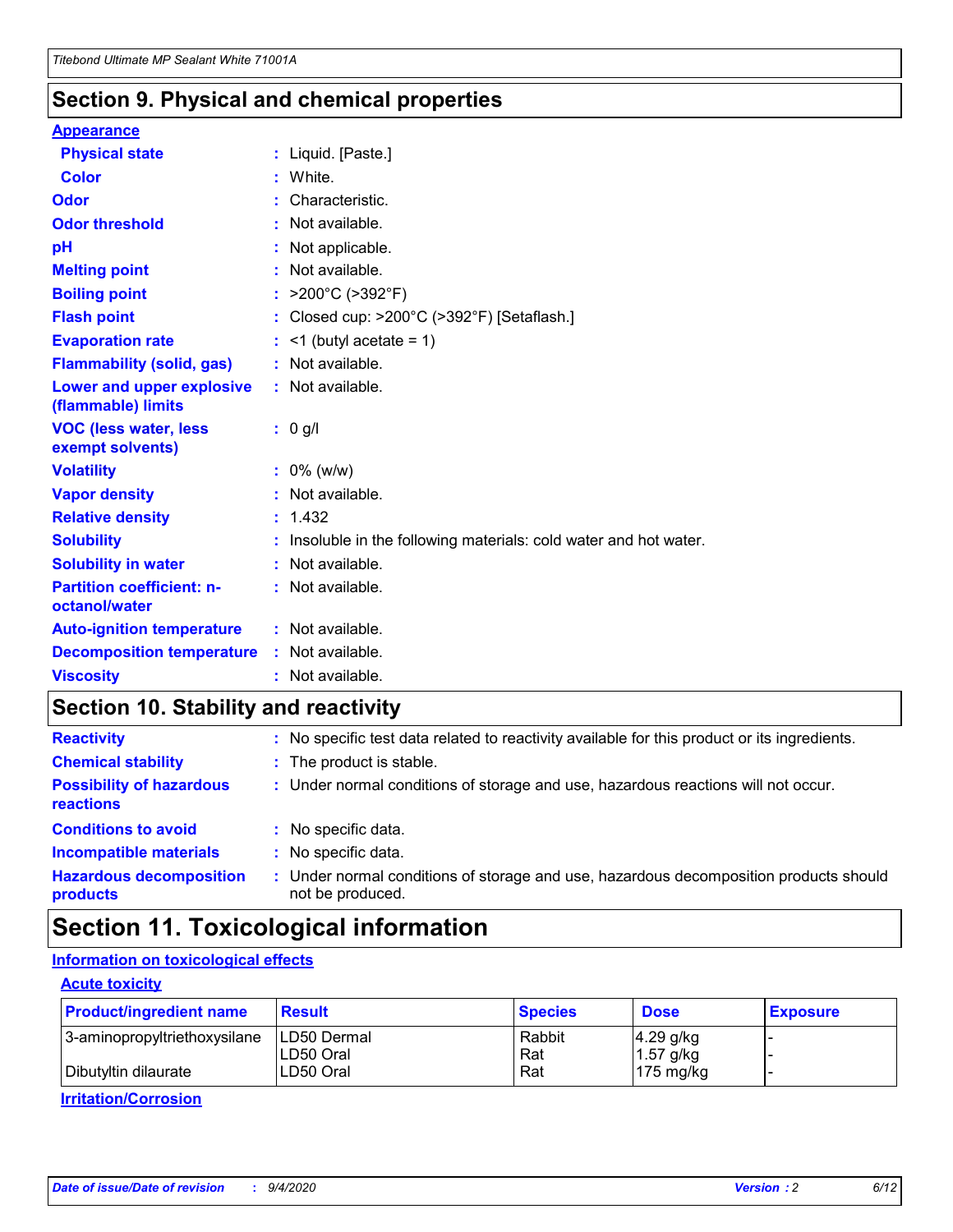# **Section 11. Toxicological information**

| <b>Product/ingredient name</b> | <b>Result</b>            | <b>Species</b> | <b>Score</b> | <b>Exposure</b>           | <b>Observation</b> |
|--------------------------------|--------------------------|----------------|--------------|---------------------------|--------------------|
| 3-aminopropyltriethoxysilane   | Eyes - Mild irritant     | Rabbit         |              | $100$ mg                  |                    |
|                                | Eyes - Severe irritant   | Rabbit         |              | 24 hours 750              |                    |
|                                |                          |                |              | ug                        |                    |
|                                | Skin - Severe irritant   | Rabbit         |              | 24 hours 5                | -                  |
| Dibutyltin dilaurate           | Eyes - Moderate irritant | Rabbit         |              | mq<br><b>24 hours 100</b> |                    |
|                                |                          |                |              | mg                        |                    |
|                                | Skin - Severe irritant   | Rabbit         |              | 500 mg                    |                    |

#### **Sensitization**

Not available.

#### **Mutagenicity**

Not available.

#### **Carcinogenicity**

Not available.

#### **Reproductive toxicity**

Not available.

#### **Teratogenicity**

Not available.

#### **Specific target organ toxicity (single exposure)**

Not available.

#### **Specific target organ toxicity (repeated exposure)**

| <b>Name</b>                                                                  |                                                                                                                             | <b>Category</b>                                     | <b>Route of</b><br>exposure  | <b>Target organs</b> |  |  |
|------------------------------------------------------------------------------|-----------------------------------------------------------------------------------------------------------------------------|-----------------------------------------------------|------------------------------|----------------------|--|--|
| Dibutyltin dilaurate                                                         |                                                                                                                             | Category 1                                          | $\qquad \qquad \blacksquare$ | respiratory system   |  |  |
| <b>Aspiration hazard</b><br>Not available.                                   |                                                                                                                             |                                                     |                              |                      |  |  |
| <b>Information on the likely</b><br>routes of exposure                       | : Not available.                                                                                                            |                                                     |                              |                      |  |  |
| <b>Potential acute health effects</b>                                        |                                                                                                                             |                                                     |                              |                      |  |  |
| <b>Eye contact</b>                                                           | : May cause eye irritation.                                                                                                 |                                                     |                              |                      |  |  |
| <b>Inhalation</b>                                                            |                                                                                                                             | : No known significant effects or critical hazards. |                              |                      |  |  |
| <b>Skin contact</b>                                                          |                                                                                                                             | : May cause skin irritation.                        |                              |                      |  |  |
| <b>Ingestion</b>                                                             |                                                                                                                             | : No known significant effects or critical hazards. |                              |                      |  |  |
| Symptoms related to the physical, chemical and toxicological characteristics |                                                                                                                             |                                                     |                              |                      |  |  |
| <b>Eye contact</b>                                                           | : Adverse symptoms may include the following:<br>irritation<br>watering<br>redness                                          |                                                     |                              |                      |  |  |
| <b>Inhalation</b>                                                            | : Adverse symptoms may include the following:<br>reduced fetal weight<br>increase in fetal deaths<br>skeletal malformations |                                                     |                              |                      |  |  |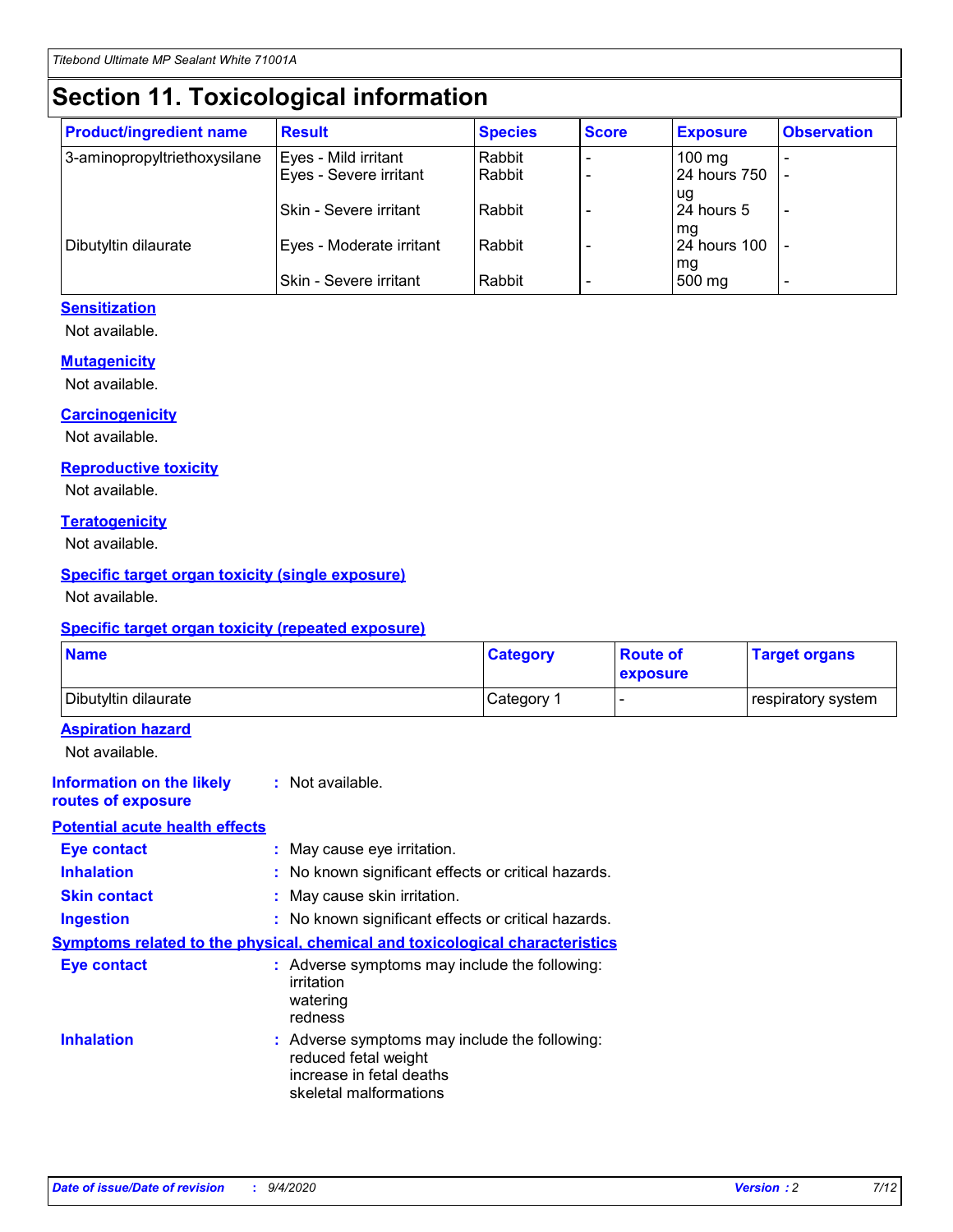# **Section 11. Toxicological information**

| <b>Skin contact</b>                     | : Adverse symptoms may include the following:<br>irritation                                              |
|-----------------------------------------|----------------------------------------------------------------------------------------------------------|
|                                         | redness                                                                                                  |
|                                         | reduced fetal weight                                                                                     |
|                                         | increase in fetal deaths                                                                                 |
|                                         | skeletal malformations                                                                                   |
| <b>Ingestion</b>                        | : Adverse symptoms may include the following:<br>reduced fetal weight                                    |
|                                         | increase in fetal deaths                                                                                 |
|                                         | skeletal malformations                                                                                   |
|                                         | Delayed and immediate effects and also chronic effects from short and long term exposure                 |
| <b>Short term exposure</b>              |                                                                                                          |
| <b>Potential immediate</b><br>effects   | : Not available.                                                                                         |
| <b>Potential delayed effects</b>        | : Not available.                                                                                         |
| Long term exposure                      |                                                                                                          |
| <b>Potential immediate</b>              | : Not available.                                                                                         |
| effects                                 |                                                                                                          |
| <b>Potential delayed effects</b>        | : Not available.                                                                                         |
| <b>Potential chronic health effects</b> |                                                                                                          |
| Not available.                          |                                                                                                          |
| <b>General</b>                          | : Once sensitized, a severe allergic reaction may occur when subsequently exposed to<br>very low levels. |
| <b>Carcinogenicity</b>                  | : No known significant effects or critical hazards.                                                      |
| <b>Mutagenicity</b>                     | No known significant effects or critical hazards.                                                        |
| <b>Teratogenicity</b>                   | May damage the unborn child.                                                                             |
| <b>Developmental effects</b>            | : No known significant effects or critical hazards.                                                      |
| <b>Fertility effects</b>                | : May damage fertility.                                                                                  |
| <b>Numerical measures of toxicity</b>   |                                                                                                          |
| <b>Acute toxicity estimates</b>         |                                                                                                          |
| .                                       |                                                                                                          |

Not available.

# **Section 12. Ecological information**

#### **Toxicity**

| <b>Product/ingredient name</b> | <b>Result</b>                                       | <b>Species</b>               | <b>Exposure</b>       |
|--------------------------------|-----------------------------------------------------|------------------------------|-----------------------|
| Dibutyltin dilaurate           | $ CC50>3$ mg/l<br>Chronic EC10 > 2 mg/l Fresh water | Algae<br>Algae - Desmodesmus | 72 hours<br>196 hours |
|                                |                                                     | <b>I</b> subspicatus         |                       |

#### **Persistence and degradability**

| <b>Product/ingredient name</b> | <b>Test</b>                                                                    | <b>Result</b>  |                   | <b>Dose</b> | <b>Inoculum</b>         |
|--------------------------------|--------------------------------------------------------------------------------|----------------|-------------------|-------------|-------------------------|
| Dibutyltin dilaurate           | OECD 301F<br>Ready<br>Biodegradability -<br>Manometric<br>Respirometry<br>Test | 23 % - 28 days |                   |             |                         |
| <b>Product/ingredient name</b> | <b>Aquatic half-life</b>                                                       |                | <b>Photolysis</b> |             | <b>Biodegradability</b> |
| Dibutyltin dilaurate           |                                                                                |                |                   |             | <b>Inherent</b>         |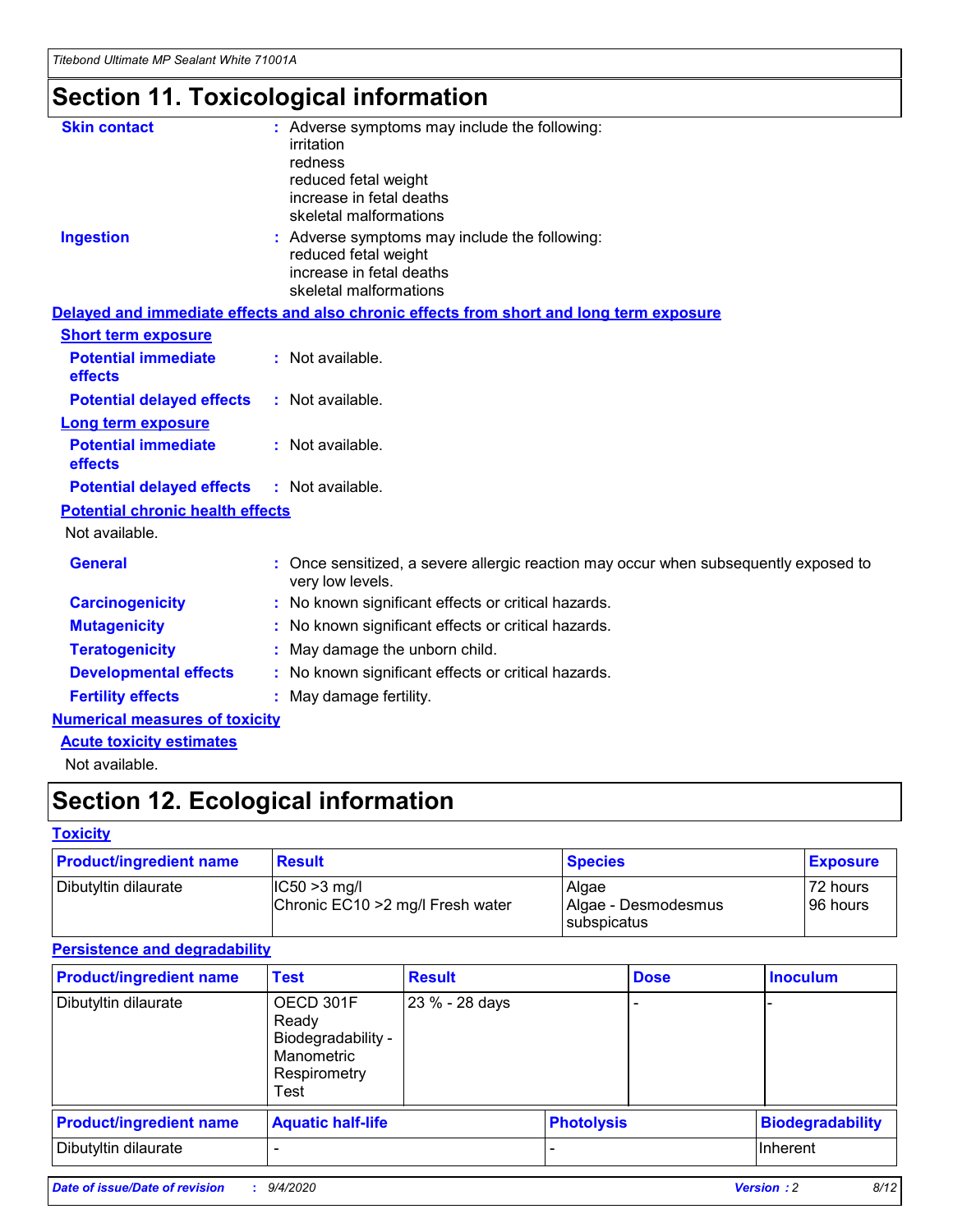# **Section 12. Ecological information**

#### **Bioaccumulative potential**

| <b>Product/ingredient name</b> | <b>LogP</b> <sub>ow</sub> | <b>BCF</b> | <b>Potential</b> |
|--------------------------------|---------------------------|------------|------------------|
| 3-aminopropyltriethoxysilane   | 4.44                      | 3.4        | low              |
| Dibutyltin dilaurate           |                           | 2.91       | low              |

#### **Mobility in soil**

| <b>Soil/water partition</b>           | : Not available. |
|---------------------------------------|------------------|
| <b>coefficient</b> (K <sub>oc</sub> ) |                  |

**Other adverse effects** : No known significant effects or critical hazards.

### **Section 13. Disposal considerations**

**Disposal methods :**

The generation of waste should be avoided or minimized wherever possible. Disposal of this product, solutions and any by-products should at all times comply with the requirements of environmental protection and waste disposal legislation and any regional local authority requirements. Dispose of surplus and non-recyclable products via a licensed waste disposal contractor. Waste should not be disposed of untreated to the sewer unless fully compliant with the requirements of all authorities with jurisdiction. Waste packaging should be recycled. Incineration or landfill should only be considered when recycling is not feasible. This material and its container must be disposed of in a safe way. Care should be taken when handling emptied containers that have not been cleaned or rinsed out. Empty containers or liners may retain some product residues. Avoid dispersal of spilled material and runoff and contact with soil, waterways, drains and sewers.

### **Section 14. Transport information**

|                                      | <b>DOT</b><br><b>Classification</b> | <b>TDG</b><br><b>Classification</b> | <b>Mexico</b><br><b>Classification</b> | <b>ADR/RID</b>           | <b>IMDG</b>              | <b>IATA</b>    |
|--------------------------------------|-------------------------------------|-------------------------------------|----------------------------------------|--------------------------|--------------------------|----------------|
| <b>UN number</b>                     | Not regulated.                      | Not regulated.                      | Not regulated.                         | Not regulated.           | Not regulated.           | Not regulated. |
| <b>UN proper</b><br>shipping name    |                                     |                                     |                                        |                          |                          |                |
| <b>Transport</b><br>hazard class(es) |                                     | $\overline{\phantom{0}}$            | $\qquad \qquad \blacksquare$           | $\overline{\phantom{0}}$ | $\overline{\phantom{0}}$ |                |
| <b>Packing group</b>                 |                                     |                                     |                                        |                          |                          |                |
| <b>Environmental</b><br>hazards      | No.                                 | No.                                 | No.                                    | No.                      | No.                      | No.            |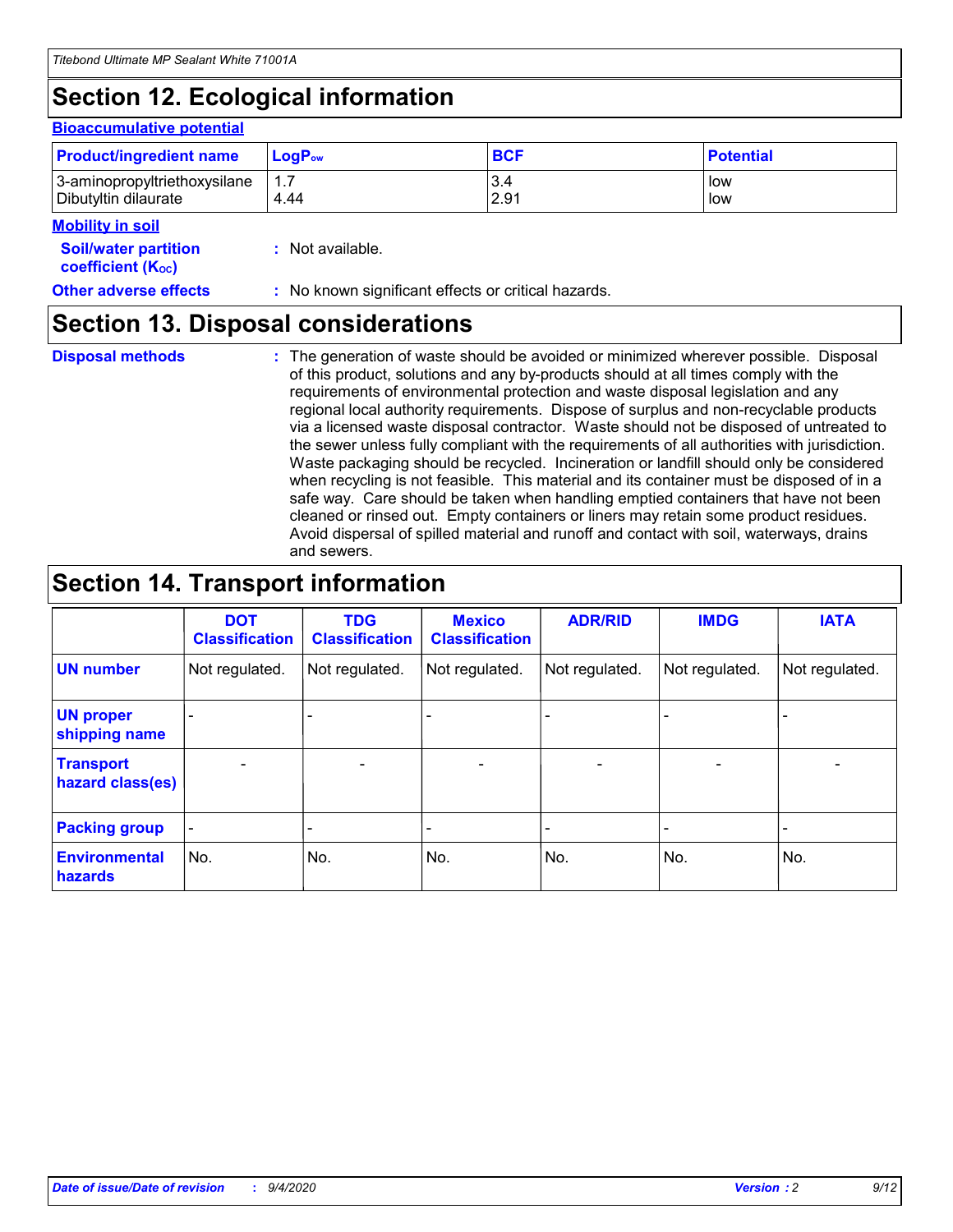### **Section 15. Regulatory information**

#### **U.S. Federal regulations**

#### **SARA 302/304**

#### **Composition/information on ingredients**

No products were found.

| SARA 304 RQ | Not applicable. |
|-------------|-----------------|
|-------------|-----------------|

#### **SARA 311/312**

#### **Classification :** EYE IRRITATION - Category 2B SKIN SENSITIZATION - Category 1 TOXIC TO REPRODUCTION - Category 1B HNOC - Product generates methanol during cure.

#### **Composition/information on ingredients**

| <b>Name</b>                  | $\frac{9}{6}$ | <b>Classification</b>                                                                                                                                                                                                                                                                                      |
|------------------------------|---------------|------------------------------------------------------------------------------------------------------------------------------------------------------------------------------------------------------------------------------------------------------------------------------------------------------------|
| 3-aminopropyltriethoxysilane | $\leq$ 3      | <b>FLAMMABLE LIQUIDS - Category 4</b><br><b>ACUTE TOXICITY (oral) - Category 4</b><br><b>SKIN IRRITATION - Category 2</b><br>EYE IRRITATION - Category 2A                                                                                                                                                  |
| Dibutyltin dilaurate         | ≤0.3          | <b>ACUTE TOXICITY (oral) - Category 3</b><br>SKIN CORROSION - Category 1C<br>SERIOUS EYE DAMAGE - Category 1<br>SKIN SENSITIZATION - Category 1<br><b>GERM CELL MUTAGENICITY - Category 2</b><br>TOXIC TO REPRODUCTION - Category 1B<br>SPECIFIC TARGET ORGAN TOXICITY (REPEATED<br>EXPOSURE) - Category 1 |

#### **State regulations**

**Massachusetts :**

: None of the components are listed.

**New York :** None of the components are listed. **New Jersey :** None of the components are listed.

**Pennsylvania :** None of the components are listed.

#### **California Prop. 65**

WARNING: This product can expose you to methanol, which is known to the State of California to cause birth defects or other reproductive harm. For more information go to www.P65Warnings.ca.gov.

| Ingredient name | No significant risk Maximum<br>level | acceptable dosage<br><b>level</b> |
|-----------------|--------------------------------------|-----------------------------------|
| I methanol      |                                      | Yes.                              |

#### **International regulations**

**Chemical Weapon Convention List Schedules I, II & III Chemicals** Not listed.

#### **Montreal Protocol**

Not listed.

**Stockholm Convention on Persistent Organic Pollutants**

Not listed.

#### **UNECE Aarhus Protocol on POPs and Heavy Metals** Not listed.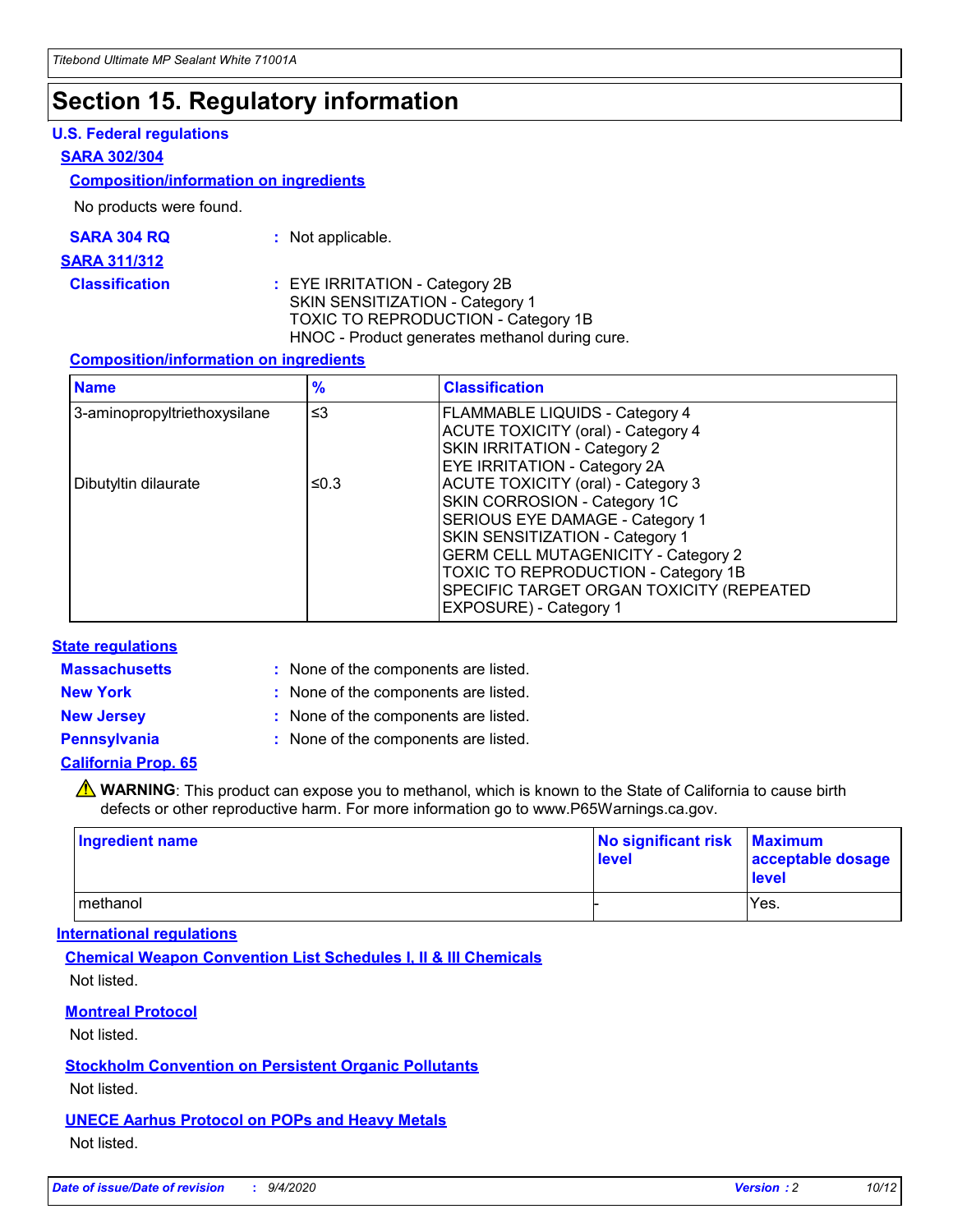### **Section 15. Regulatory information**

#### **Inventory list**

**China :** Not determined.

**United States TSCA 8(b) inventory**

**:** All components are active or exempted.

## **Section 16. Other information**





**Caution: HMIS® ratings are based on a 0-4 rating scale, with 0 representing minimal hazards or risks, and 4 representing significant hazards or risks. Although HMIS® ratings and the associated label are not required on SDSs or products leaving a facility under 29 CFR 1910.1200, the preparer may choose to provide them. HMIS® ratings are to be used with a fully implemented HMIS® program. HMIS® is a registered trademark and service mark of the American Coatings Association, Inc.**

**The customer is responsible for determining the PPE code for this material. For more information on HMIS® Personal Protective Equipment (PPE) codes, consult the HMIS® Implementation Manual.**

**National Fire Protection Association (U.S.A.)**



**Reprinted with permission from NFPA 704-2001, Identification of the Hazards of Materials for Emergency Response Copyright ©1997, National Fire Protection Association, Quincy, MA 02269. This reprinted material is not the complete and official position of the National Fire Protection Association, on the referenced subject which is represented only by the standard in its entirety.**

**Copyright ©2001, National Fire Protection Association, Quincy, MA 02269. This warning system is intended to be interpreted and applied only by properly trained individuals to identify fire, health and reactivity hazards of chemicals. The user is referred to certain limited number of chemicals with recommended classifications in NFPA 49 and NFPA 325, which would be used as a guideline only. Whether the chemicals are classified by NFPA or not, anyone using the 704 systems to classify chemicals does so at their own risk.**

#### **Procedure used to derive the classification**

| <b>Classification</b>                                                                                         | <b>Justification</b>                                  |
|---------------------------------------------------------------------------------------------------------------|-------------------------------------------------------|
| <b>EYE IRRITATION - Category 2B</b><br>SKIN SENSITIZATION - Category 1<br>TOXIC TO REPRODUCTION - Category 1B | Expert judgment<br>Expert judgment<br>Expert judgment |
| <b>History</b>                                                                                                |                                                       |

| <u>.</u>                          |              |
|-----------------------------------|--------------|
| <b>Date of printing</b>           | : 4/22/2022  |
| Date of issue/Date of<br>revision | 9/4/2020     |
| Date of previous issue            | : 10/16/2020 |
| <b>Version</b>                    | $\cdot$ 2    |
|                                   |              |